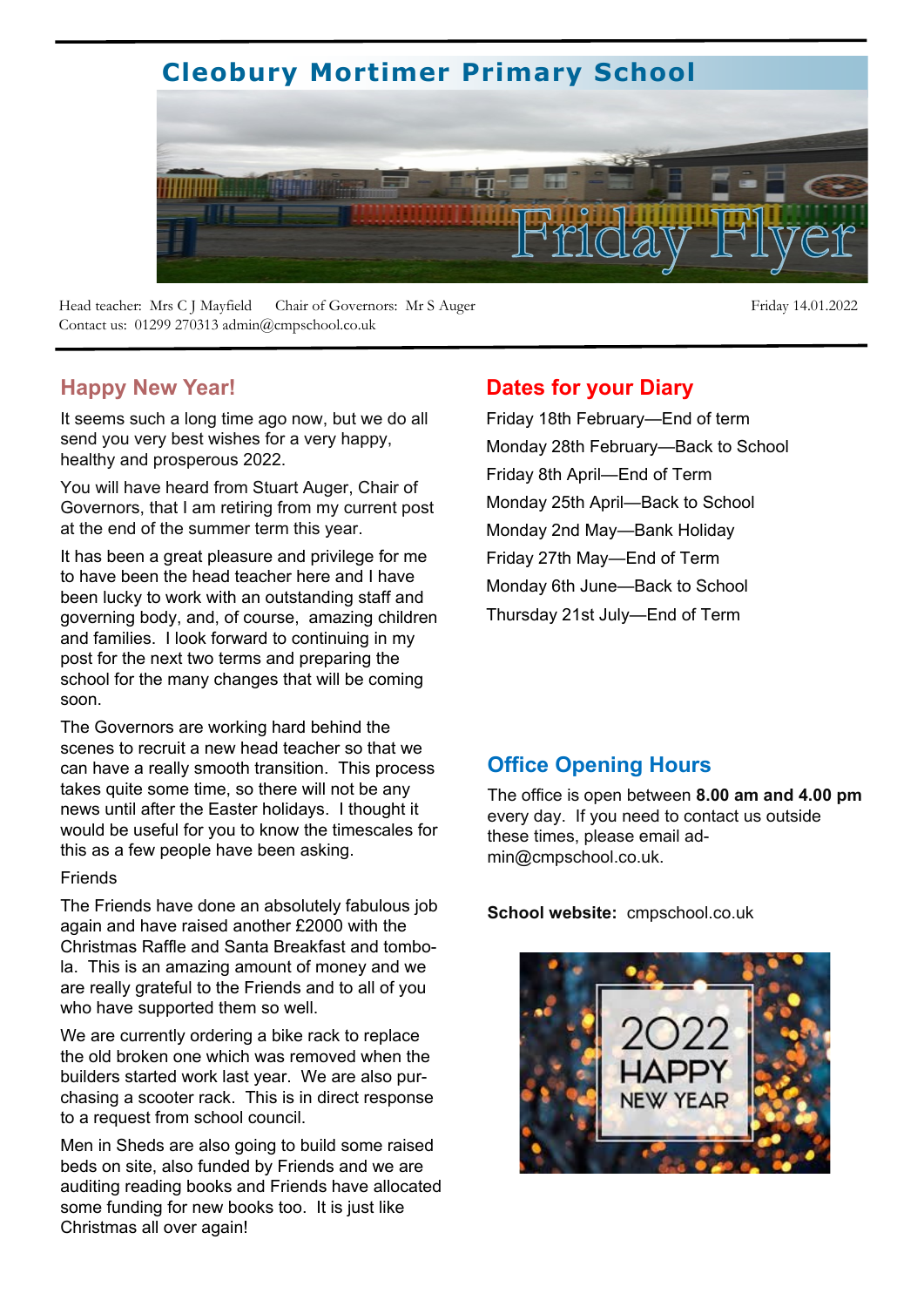#### **Executive Headteacher**

It was great to welcome Mrs Katie Jones to school on Thursday this week. She came to have a look at all of the new developments in school and visit classrooms to see the staff and children.

Mrs Jones is the newly appointed Executive Headteacher of the Trust and we are really looking forward to working with her.

### **Parents' Evenings**

Parents' Evenings this term will be on Wednesday 9th and Thursday 10th March. We will (Covid permitting) be holding the meetings in school with appropriate measures in place. Although we have tried using remote meetings for parent appointments, it would be nice to meet in person, if this is at all possible. Details for booking appointments will be sent out nearer the time.

#### Late Arrival at School

This is becoming an issue for some families. The number of children arriving after 8.50 is now considerable. I will be meeting with the Education Welfare Officer later this month and it is something we will be discussing and addressing. If you persistently bring your children to school late, you will be contacted by the Education Welfare Officer and further action may be necessary.

Although occasional late arrival is understandable, persistently arriving late is really upsetting for the children. Having to work into a room full of people can cause a lot of anxiety and is far from an ideal way to start the day.

Keeping the school well-ventilated is one of the key ways we can help to keep everyone healthy. However, when the weather is chilly, having the windows open to provide adequate ventilation does mean that it is colder than usual in the classrooms. Please feel free to add an extra layer to your child's uniform for the next few weeks as it is more comfortable for the children to wear extra layers than to wear their coats in class.

The children might like to bring in an additional jumper of school fleece to put on or they may wear an extra layer under their uniforms.

### **Staff absences**

I am sorry that we have had to make multiple adjustments to staffing over the initial weeks of term. You will know from the news that this is far from being a local issue. Whilst we have not yet been hit with a major outbreak of Covid, we have had to contend with a higher than usual number of absences. Fortunately we have a very versatile and skilled staff who can be adaptable and flexible and help to keep classes covered at short notice. The very last thing we want is to have to send classes home and disrupt the children's learning.

I am sorry that we have had to cancel after school clubs this week. I acknowledge the amount of inconvenience it causes families and thank you for your understanding.

#### **Congratulations**

Many congratulations to Miss Johnston who became Mrs Lort during the Christmas holiday. We wish her lots of happiness.